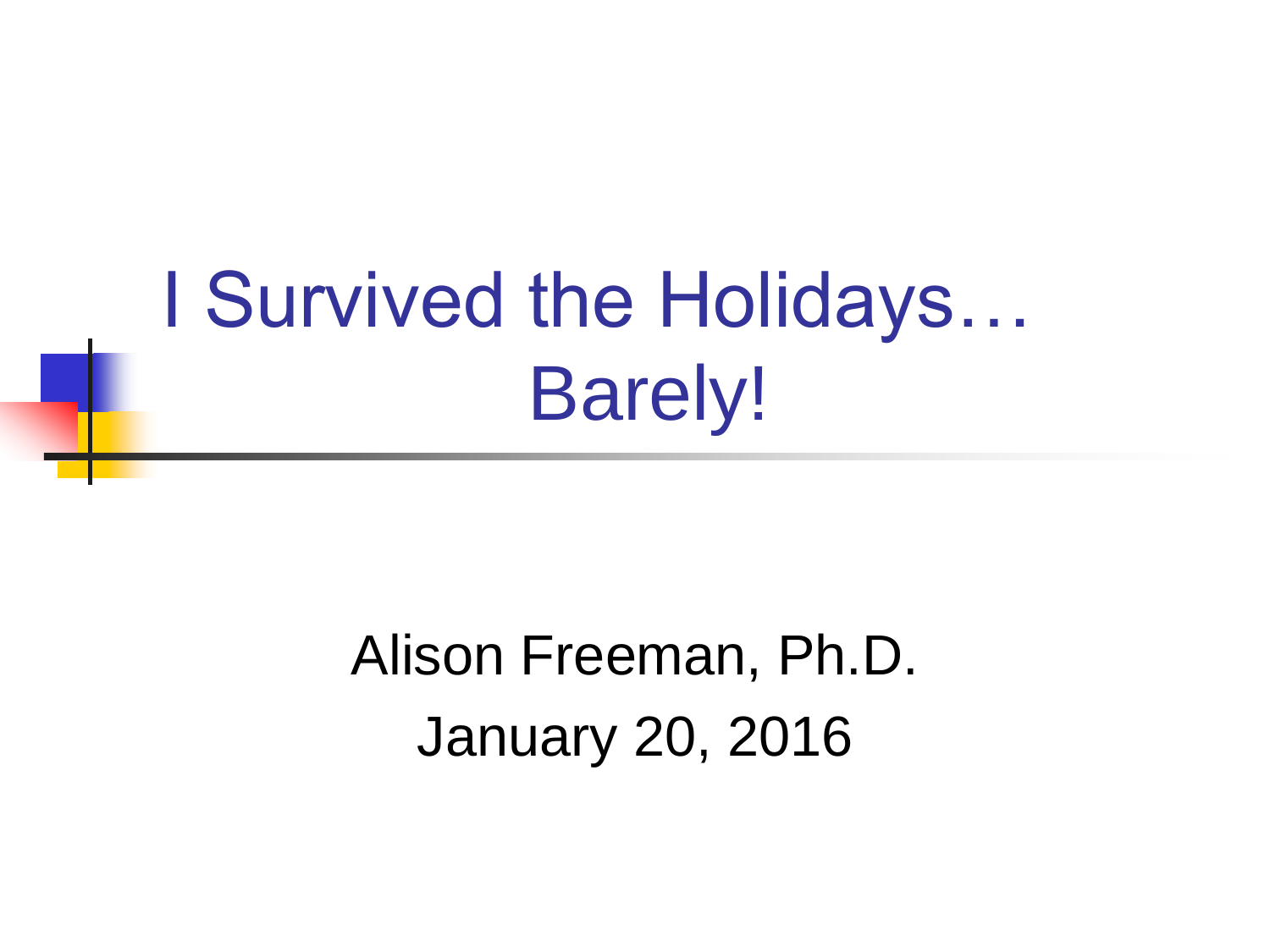"Blindness cuts us off from things, but deafness cuts us off from people." - Helen Keller — "Hearing loss does not just affect an individual, but also one's family and friends."

- Michael A. Harvey, Ph.D.,

psychologist, author of Listen with the Heart: Relationships and Hearing Loss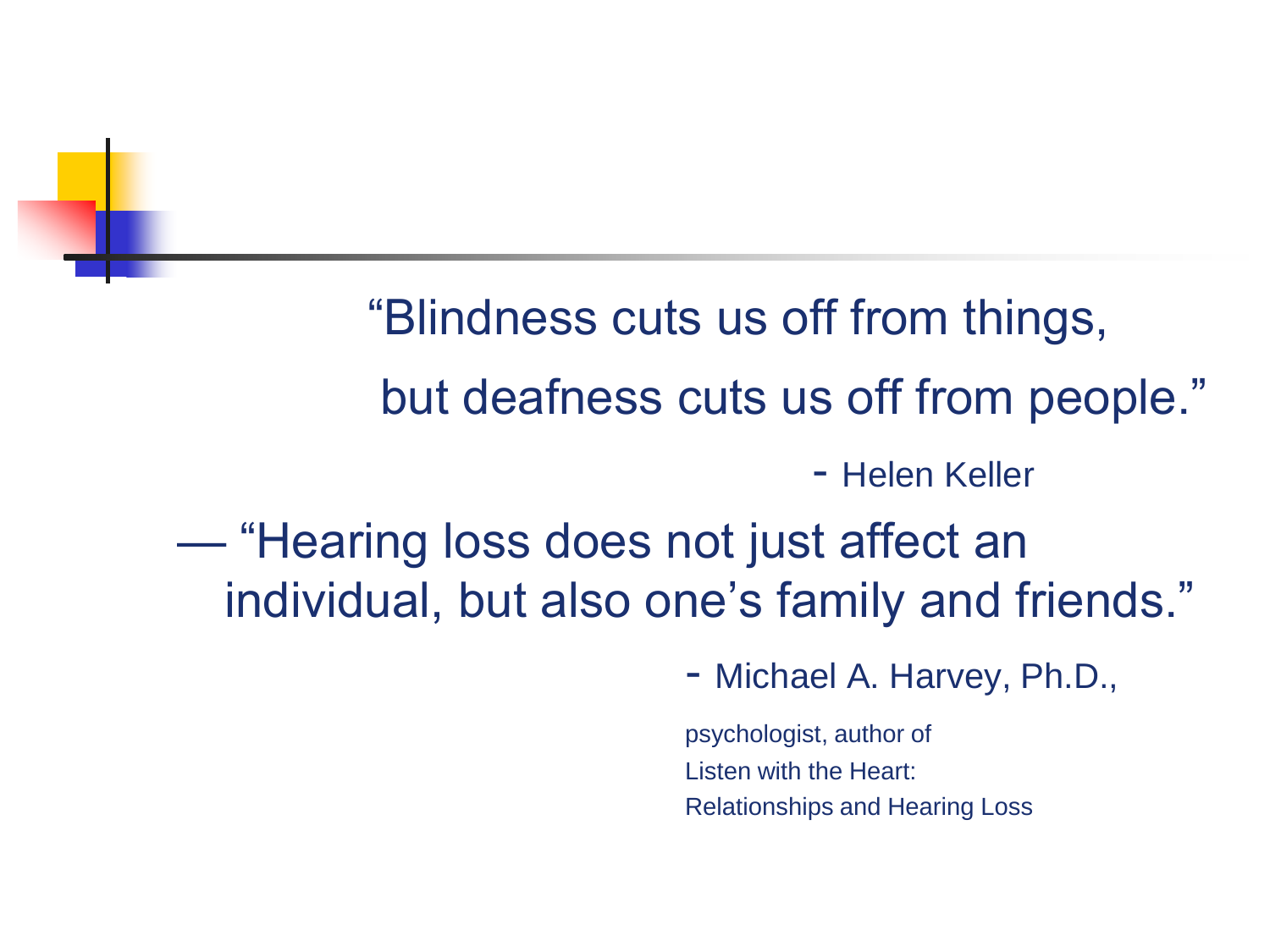### What? …Me Stressed??

**Hearing Loss is a major,** ongoing stress **The best coping skill in** dealing with stress is EDUCATION and SELF- ADVOCACY!!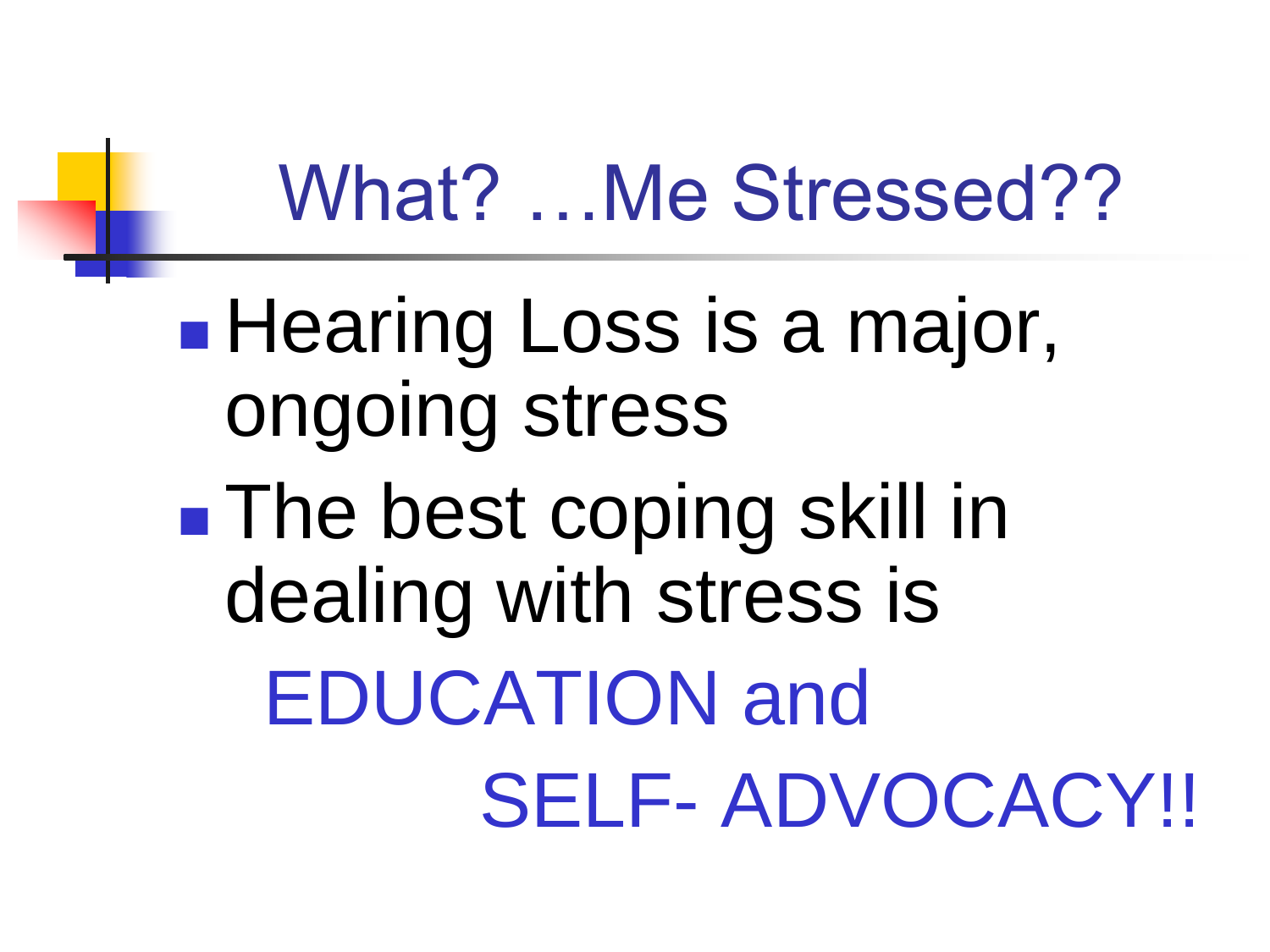## Stress…is it just me or…?

Hearing Loss is a constant stress that doesn't just affect us - it affects our:

- **Marital Relationships**
- **Sibling Relationships**
- Child/Parent Relationships
- Social and Community Involvement and/or Participation level

The sooner we accept this, the wider our circle of support will be.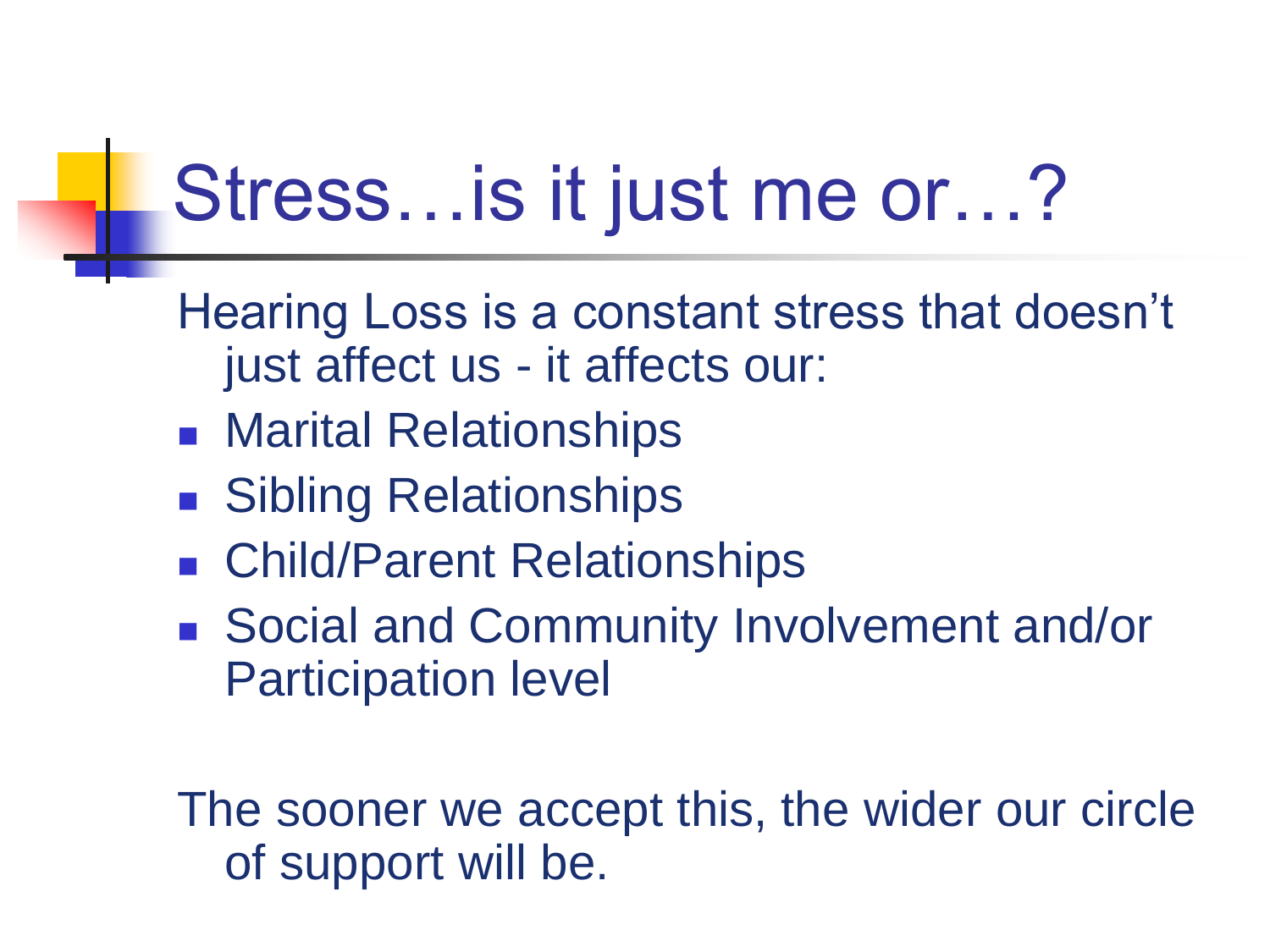Holiday Stress- Aacckk! Or what did we learn from the holidays?

- **Nore people, less control**
- $\blacksquare$  More people = "I don't want to be a bother"
- $\blacksquare$  More people  $\blacksquare$  More anxiety and depression
- More people = More exhaustion in concentration and communication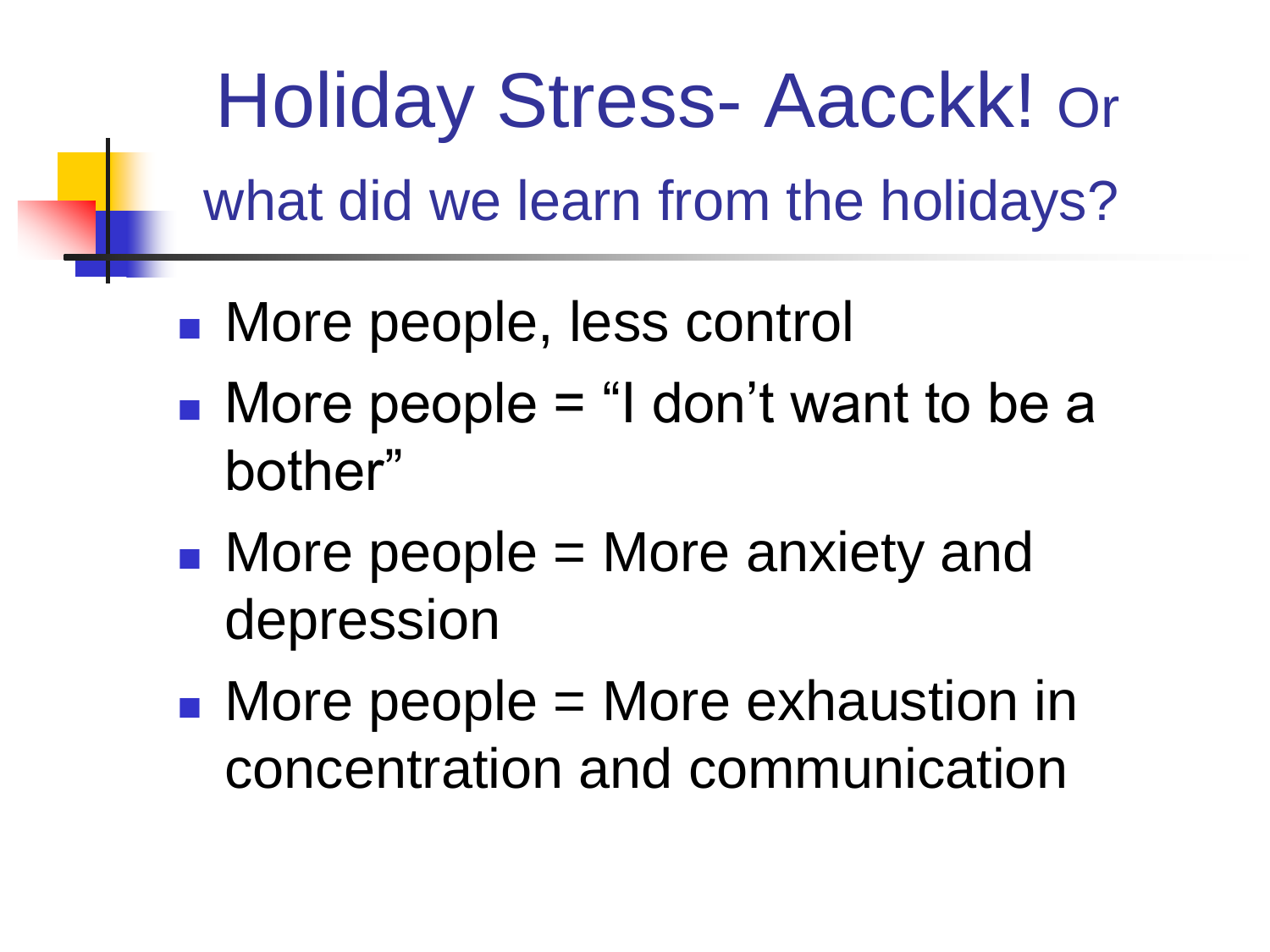## It is my responsibility……

- **I** isee myself as an "educator" and assume the following:
- Others are embarrassed and don't know what questions to ask
- People know little, if anything about hearing loss
- Therefore, the responsibility for good communication is up to me, not the other person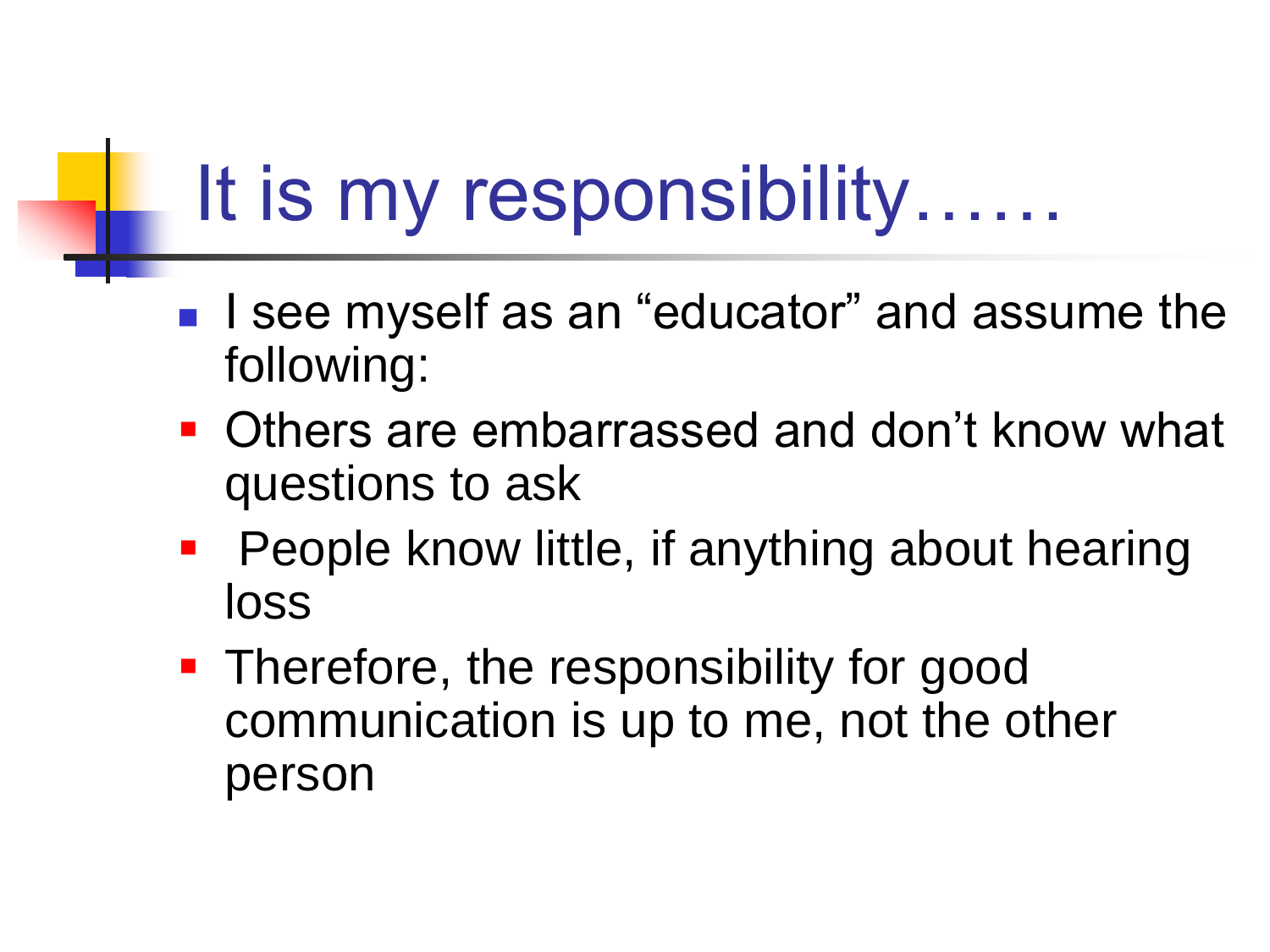#### Factors Contributing to Shame and Denial

- Embarrassment symbol of being "old"
- Financial Burden
- Lack of insurance and Medicare coverage for

hearing aids

#### Would you rather be called "stupid" or hard of hearing?

- **E** "Fakery" / "bluffing"
- Cultural factors certain cultures view hearing loss as shameful, more resistance to wearing hearing aids

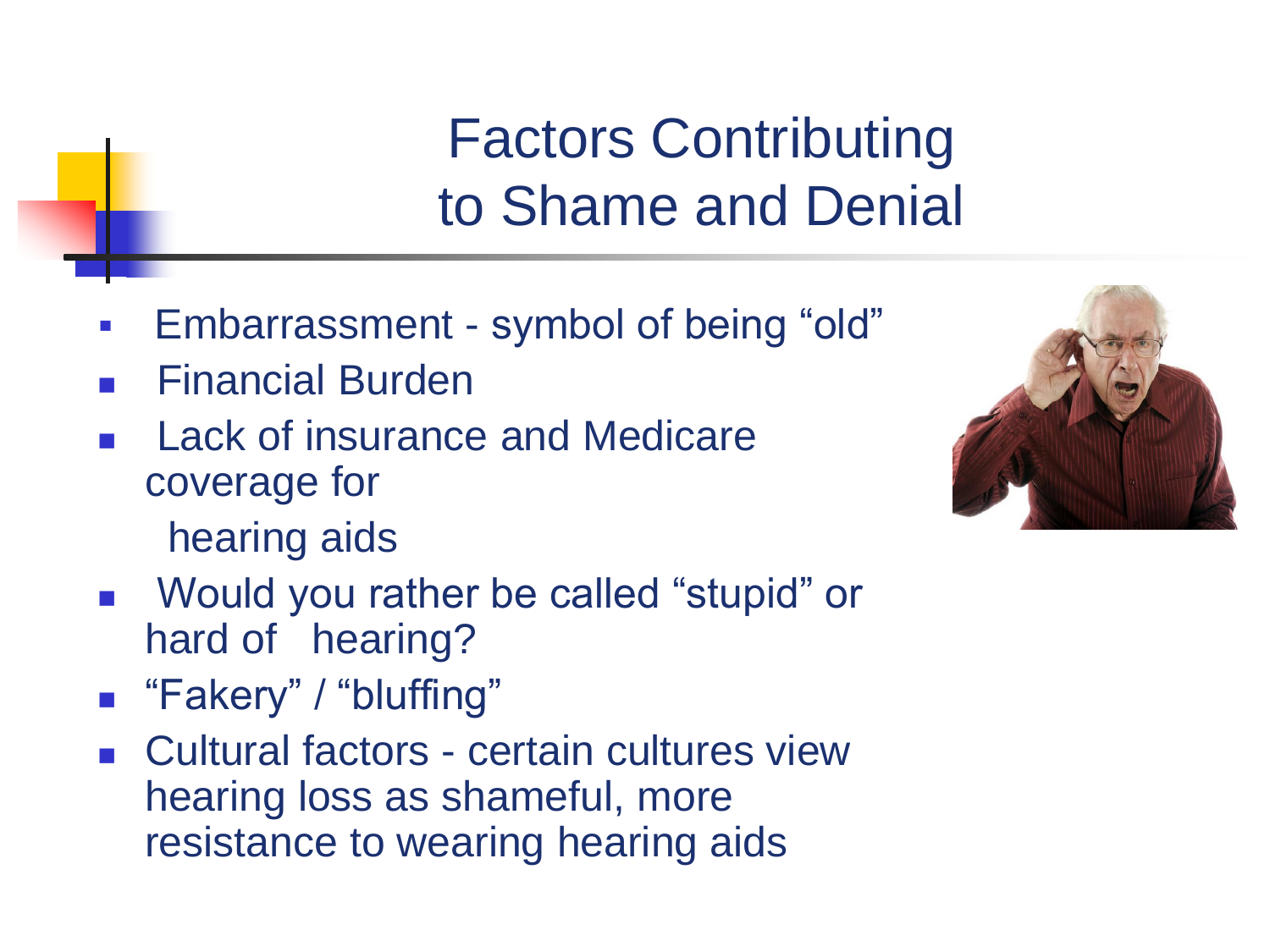## Physical Strategies

- Setting the "stage"
- Lighting and Windows do not sit in front of windows
- Pick rooms/restaurants with carpeting/upholstery/drapery to absorb sound
- Reduce background noise go into another room if necessary
- **Enunciation and Eye contact -use of non verbal cues**
- Pacing and speed speaking slowly as naturally as possible
- Use of visual materials drawing, technological aids I.e. cell phone apps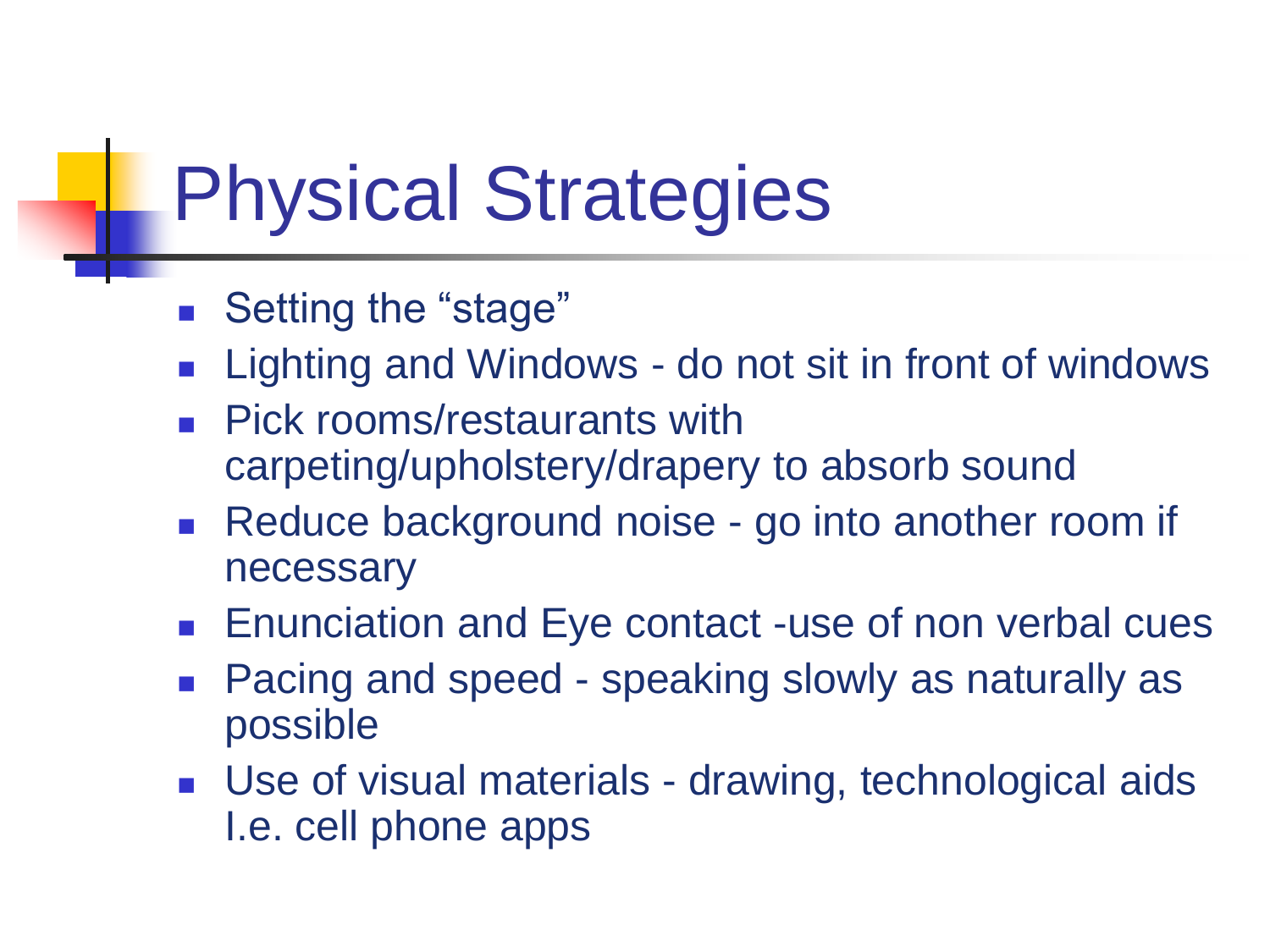Psychological Strategies for better Communication

- **Educating yourself before educating** others
- Getting Past Denial and Bluffing
- **Assertiveness of needs**
- **Responsibility for telling others what you** can and cannot hear/understand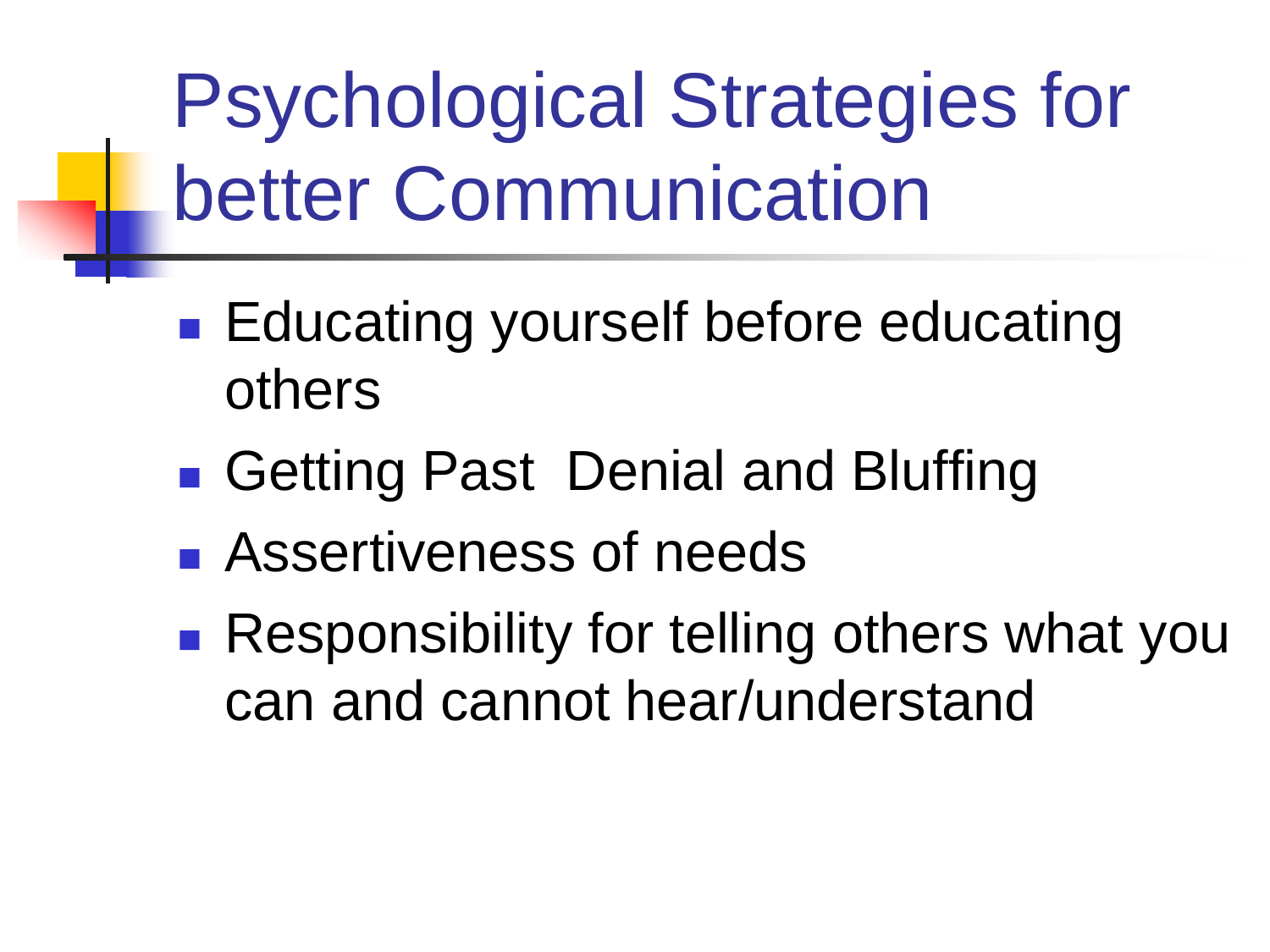## "Cloak of Invisibility"

- **Hearing loss is an invisible disability, especially in those** that lose it, adventitiously (later in life).
- **The primary disability of hearing loss is a communication** disability rather than just not being able to hear.
- **Struggling to understand conversations, music or** professional meetings is a constant stress everyday.

 ….SO, let's make it more visible (unlike Harry Potter!) to help others share in the responsibility of good communicaiton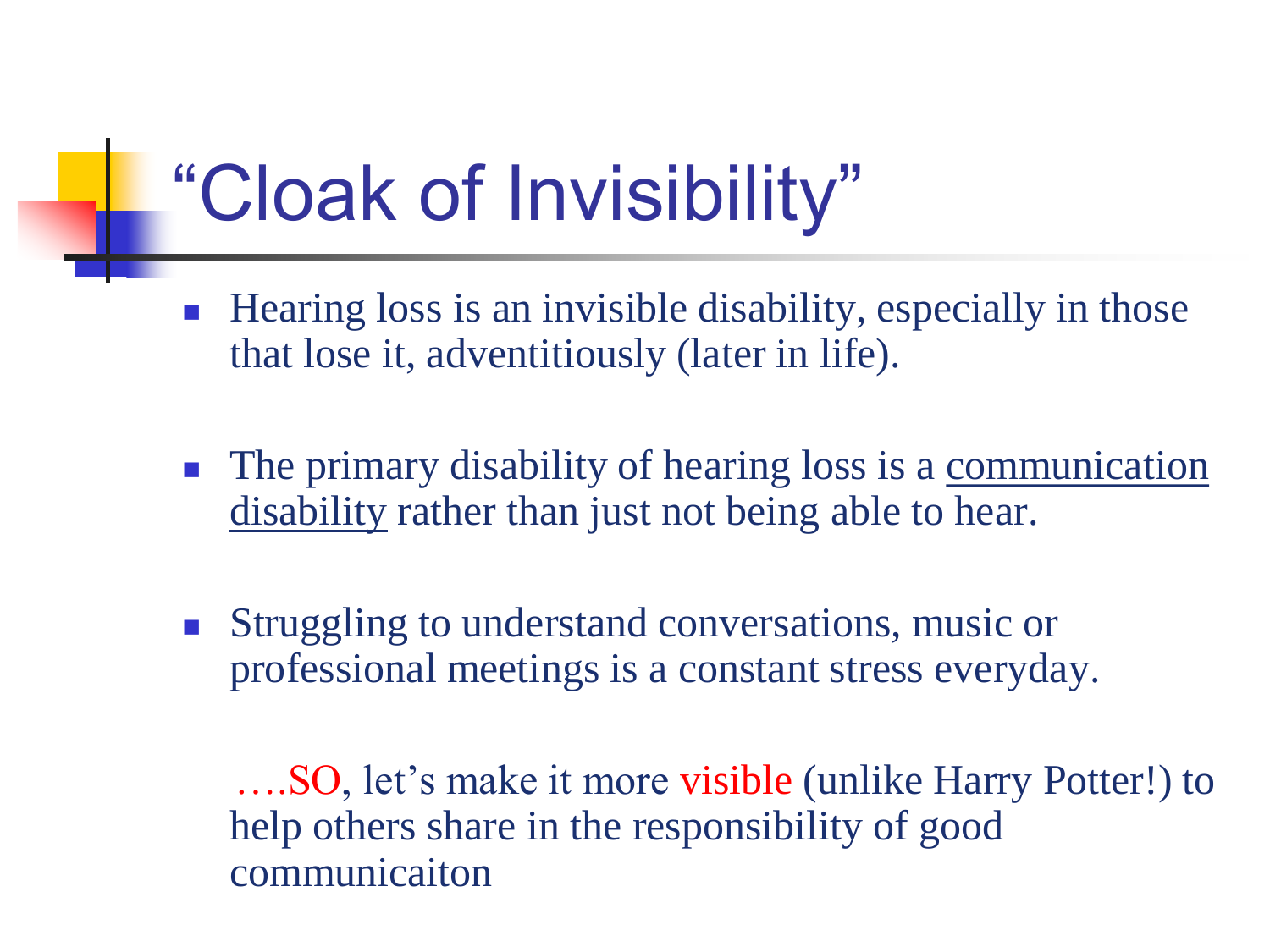Journey of Denial to Acceptance

- **Typical time from diagnosis** to treatment is 7 years due to denial, shame and/or financial inability!
- CHOOSE to make a different choice

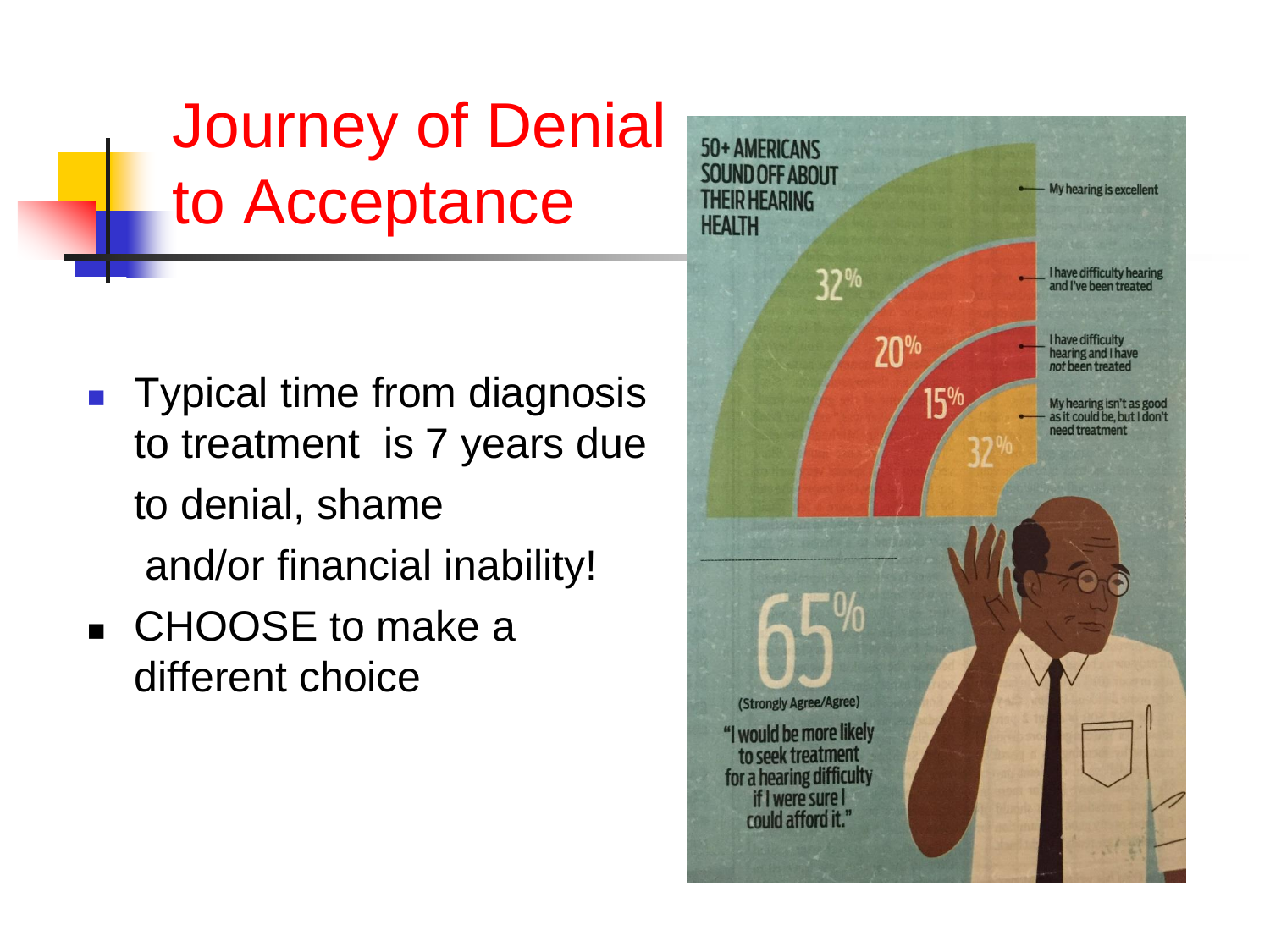

# **No-Bluff Pledge**

 I have the RIGHT to understand and participate. In my life, I will not bluff! I will not pretend to understand when I do *not.* Instead I will do all that it takes to engage, interact and communicate! I will reclaim my life. Ban the bluff.

 *Gael Hannon*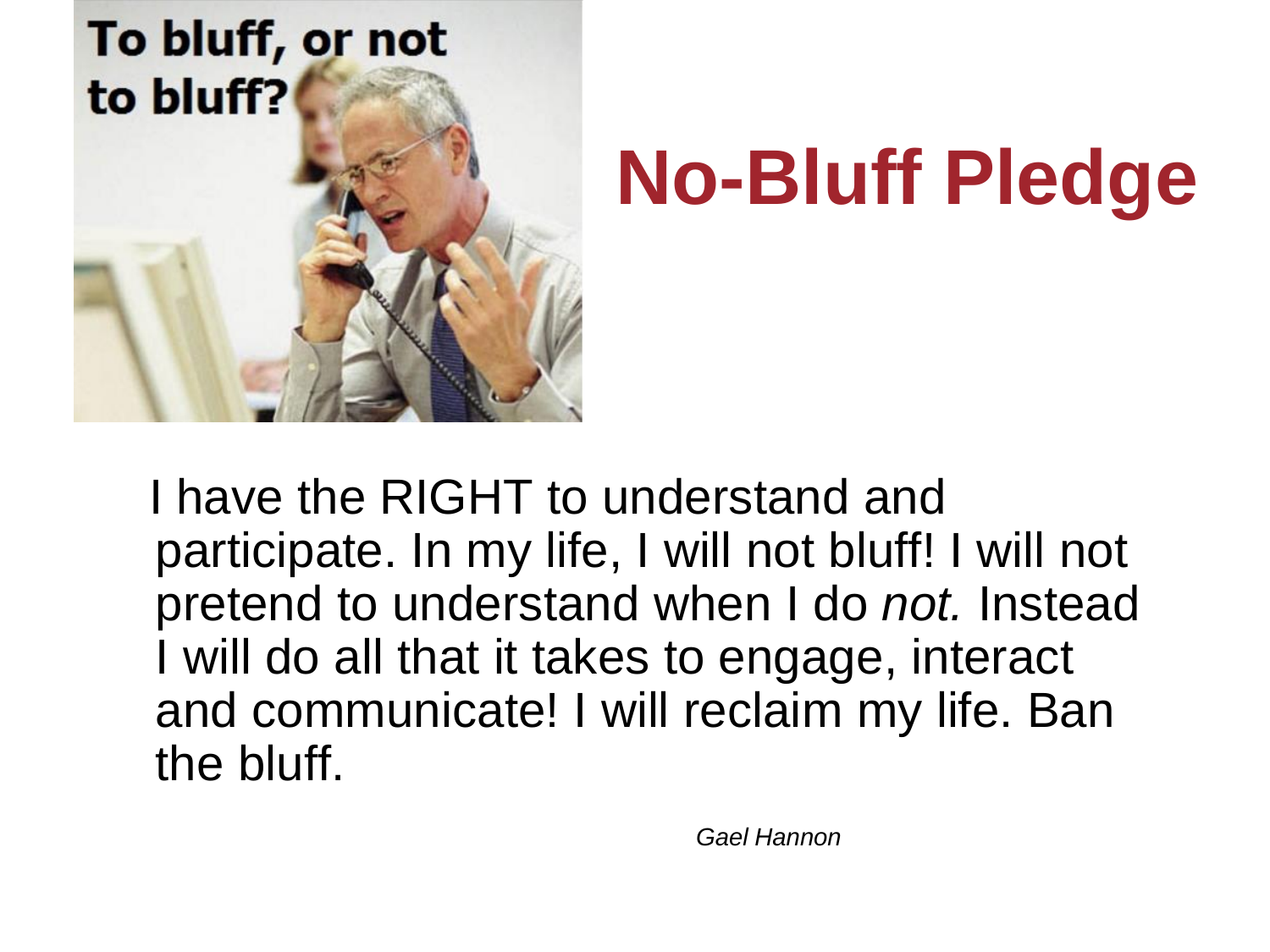7 Key Pointers for Easier Communication

- 1. Educate yourself on what YOU need
- 2. Tell people what you need i.e.
	- \* "Please face me.."
	- \* "Don't need to change how you speak.."
	- \* "Please don't cover your mouth so that I can lipread you.."
- 3. Identify what you can and cannot control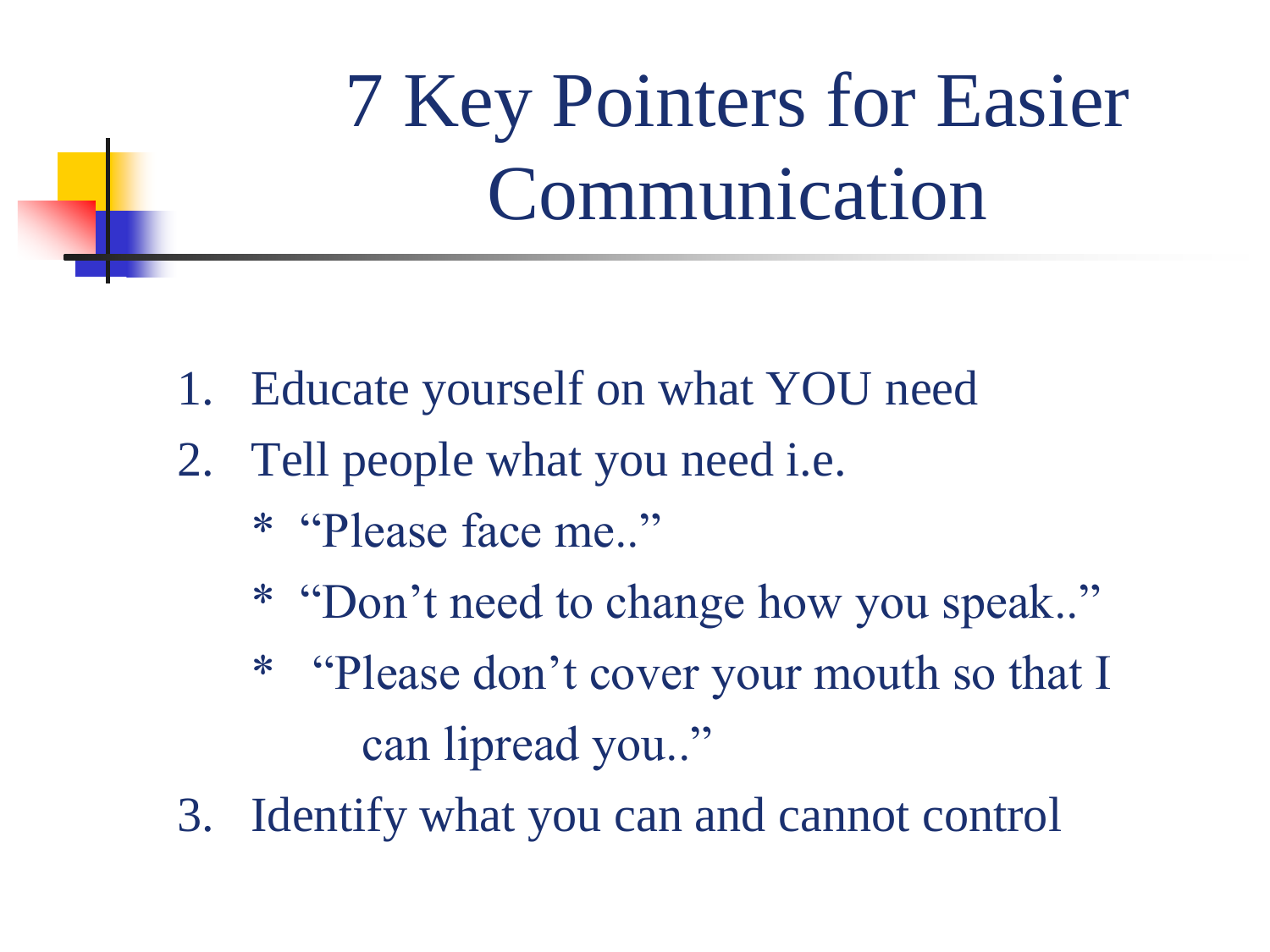## Take charge!

- 4. Take charge where to communicate i.e.
	- \* quiet room at a party
	- \* choose restaurants with carpet, fabric furniture
	- 5. Avoid windows and bright light behind the speaker– the contrast and glare makes it hard to read lips and facial cues.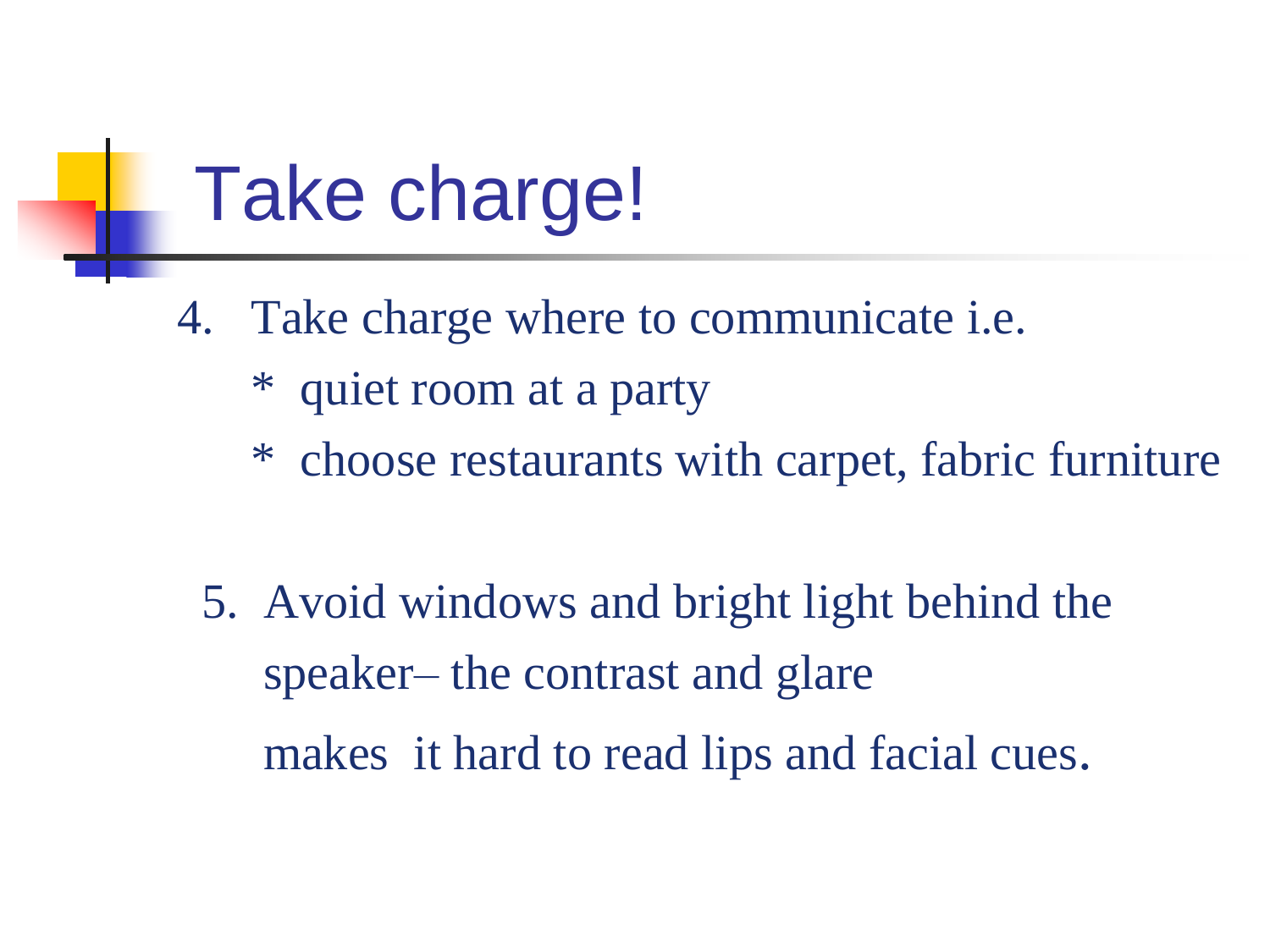## Three "A's" of Coping

- 6. Recognize that you have choices
	- \* Alternative suggest a quieter restaurant
	- \* Avoidance decide not to go and be okay
	- \* Acceptance decide to go and know that you will miss out on some things
- Recognition of our choices gives us some power v.s. feeling like a victim without choices.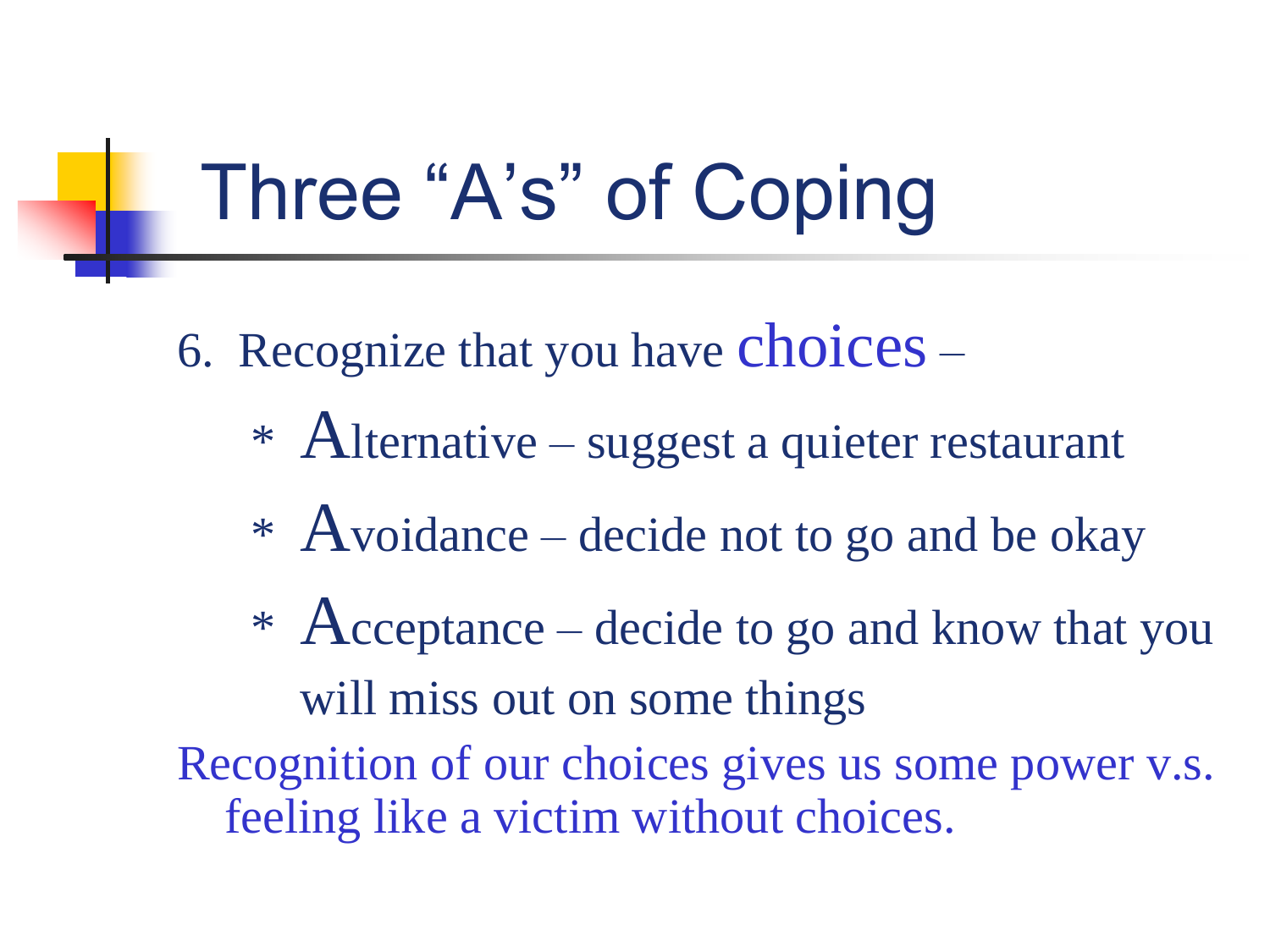## Last, but not least!

7. Have realistic expectations – and decide what is most important at the moment...

\* social connectedness

#### OR

 \* taking care of oneself (it is ok to be "selfish" and do this!)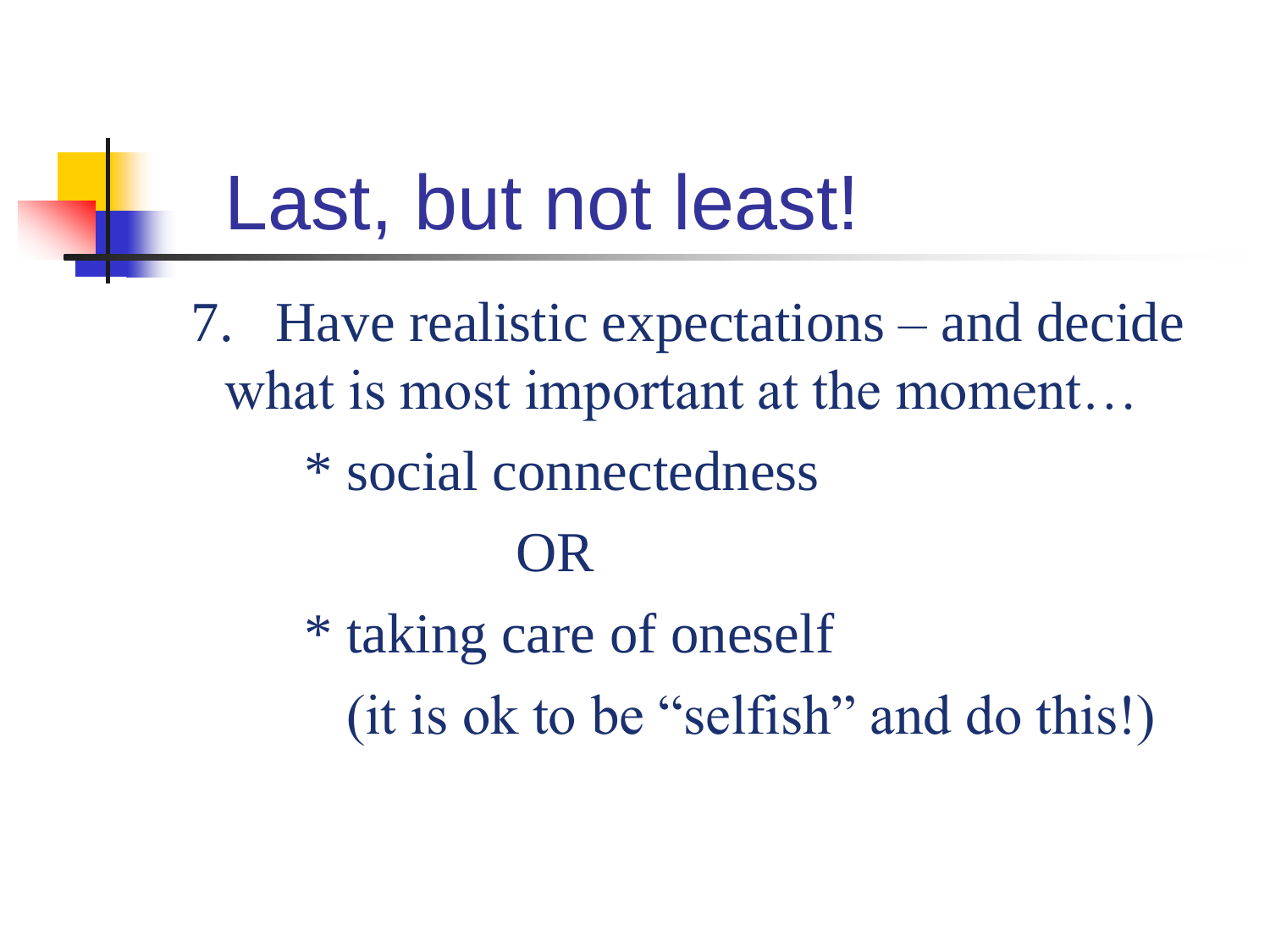# The Journey of accepting one's hearing loss is a gradual and continual process…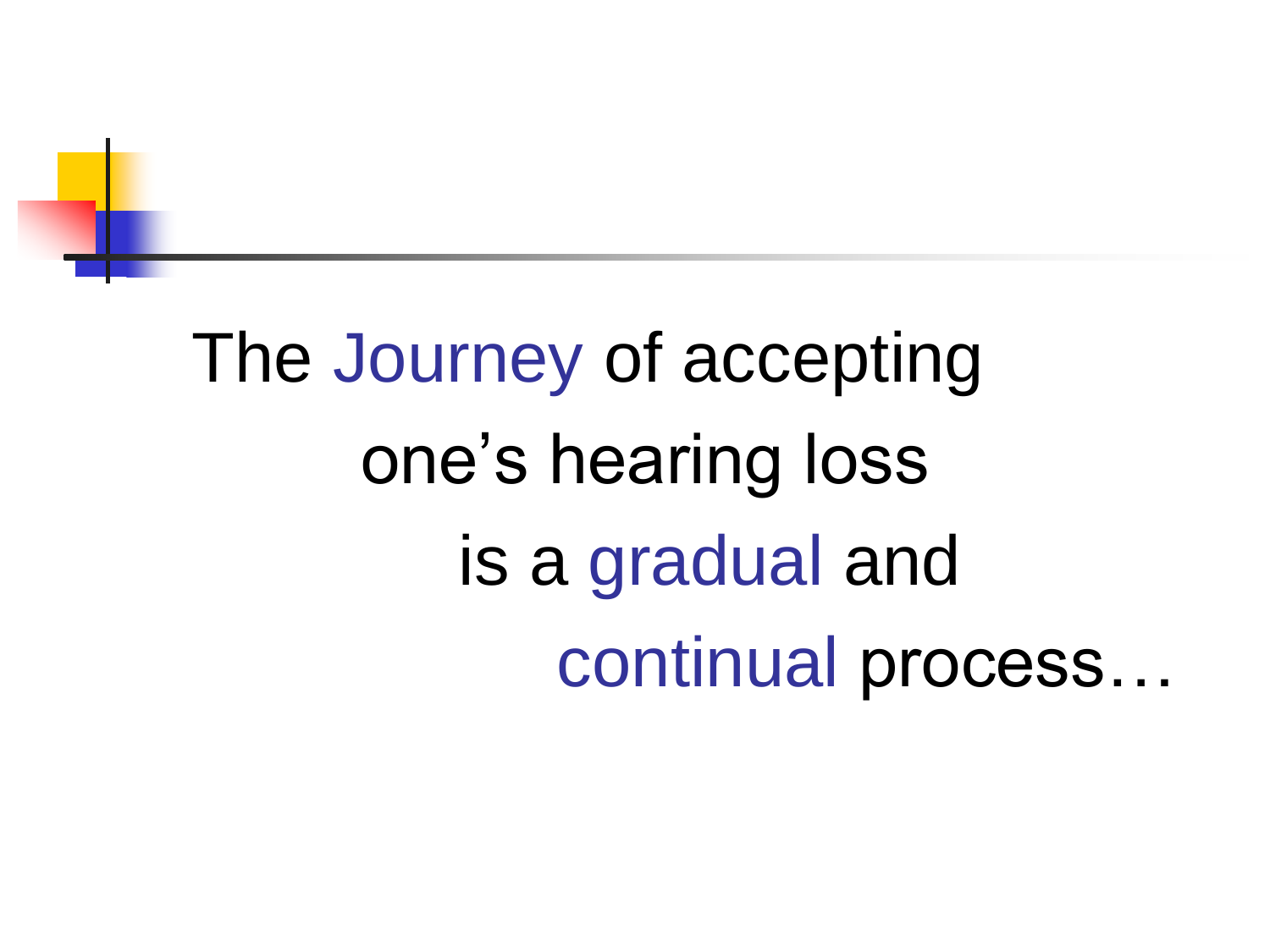## Goats, shoes, cherry pop..?

■ What does a conversation sound like with a hearing loss?

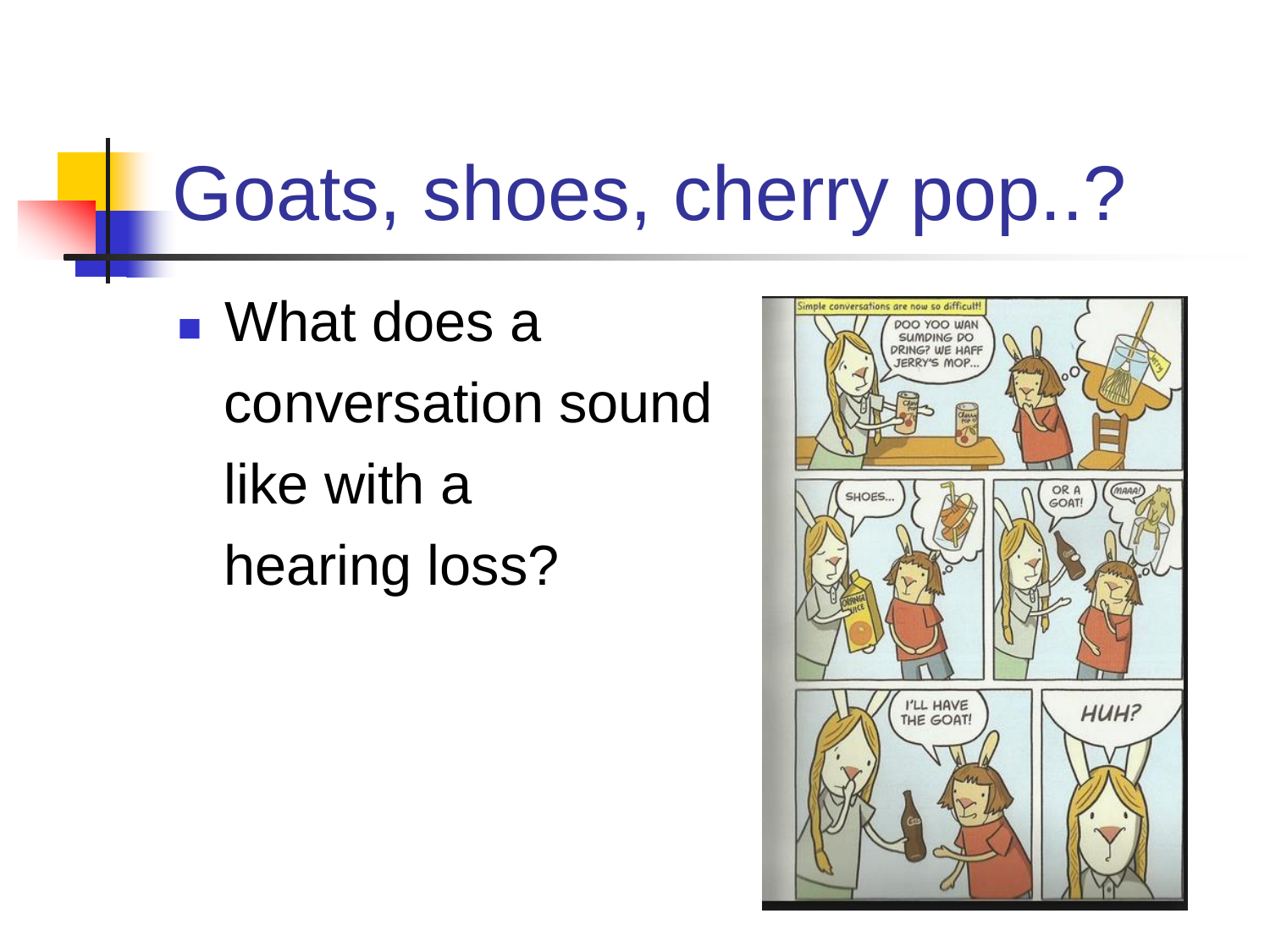### Resources

- Bouton, K. (2013) Shouting Won't Help: Why I and 50 million other people can't hear you. New York: Sarah Crichton Books/Farrar.
- Bouton, K. (2015) Living Better with Hearing Loss: A Guide to Health, Happiness, Love, Sex, Work, Friends and Hearing Aids.
- Burkey, J. (2006) Baby boomers and hearing loss. New Brunswick, NJ:Rutgers University Press.
- **Freeman, A. (2013) The Emotional Aspects of Hearing Loss. Hearing Loss Californian** Magazine, Summer 2012, p 8-9.
- **Figure 1**. Freeman, A. (2014) Hearing Loss over the Lifespan continuing education course through Ofer Zur at zurinstitute.com
- Freeman, A. (2013) What...Me Hard of Hearing? The Silent Epidemic of Hearing Loss. The California Psychologist. Volume 46, No. 6. November/December 2013 pg 12-14.
- **Ingrao, B. (2012) Better Hearing, Better Health: The Relationship Between Hearing Loss** and Health Related Quality of Life. Hearing Loss Magazine, November/December 2012.
- Lin F.R., et al (2013) Hearing loss and cognitive decline in older adults JAMA Internal Medicine 173 (4): 293-299.
- National Council on Aging (1999) The Consequences of Untreated Hearing Loss in Older Persons. Washington, D.C.
- **Trychin, S. (2013) Living with Hearing loss: Workbook. Self Published.**